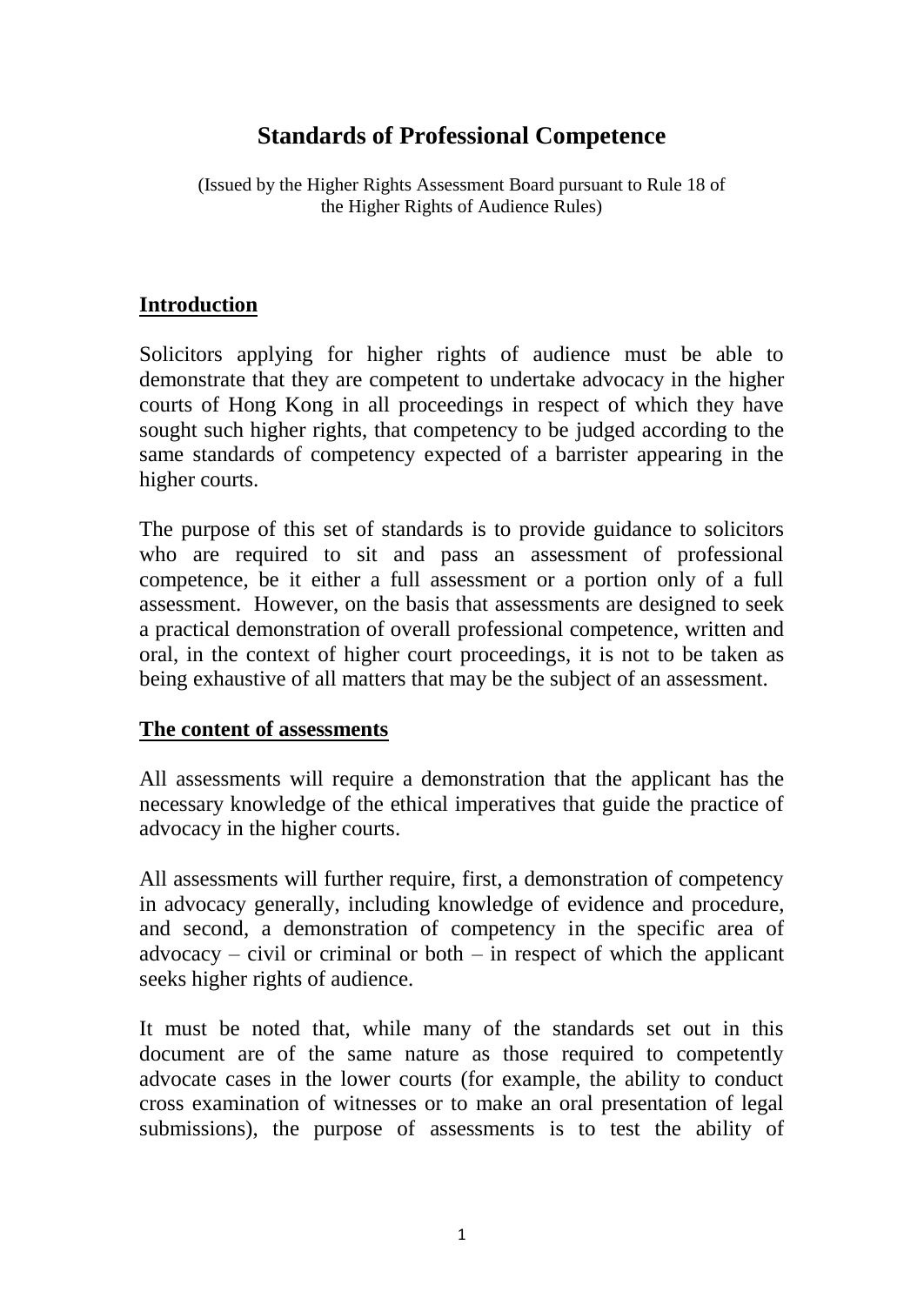applicants in the context of higher court proceedings in which expectations of competency are more rigorous.

## **The form of assessments and their marking**

After lengthy consideration and discussion with another body which has considerable experience in teaching applicants for higher rights and in conducting assessments, the Board has determined that all assessments, civil and criminal should consist of two parts, each carrying equal marks. The first part consists of a written examination. The second part consists of a practical assessment. Applicants must obtain a minimum of 50% in both the written examination and the practical assessment. Both parts of the assessment, that is, the written examination and the practical assessment, will constitute one 'advocacy assessment'. There will be one assessment mark arrived at and conveyed to applicants namely 'pass' or 'fail'.

Both the written examination and the practical assessment will seek to test applicants as to their competency in the matters that are set out in these Standards.

#### **Guidance as to each area of assessment**

# **I. Ethics and appropriate court conduct**

Applicants should be familiar with the Code of Conduct for Solicitor-Advocates issued by the Law Society of Hong Kong, and they should be familiar with the Code of Conduct of the Hong Kong Bar.

Applicants should be able to:

- 1. advise the client on suitable representation at court including the possibility or desirability of instructing a barrister or a solicitoradvocate not from his/her own firm or practice,
- 2. resolve issues arising from unintentional or inadvertent disclosure of confidential or privileged information,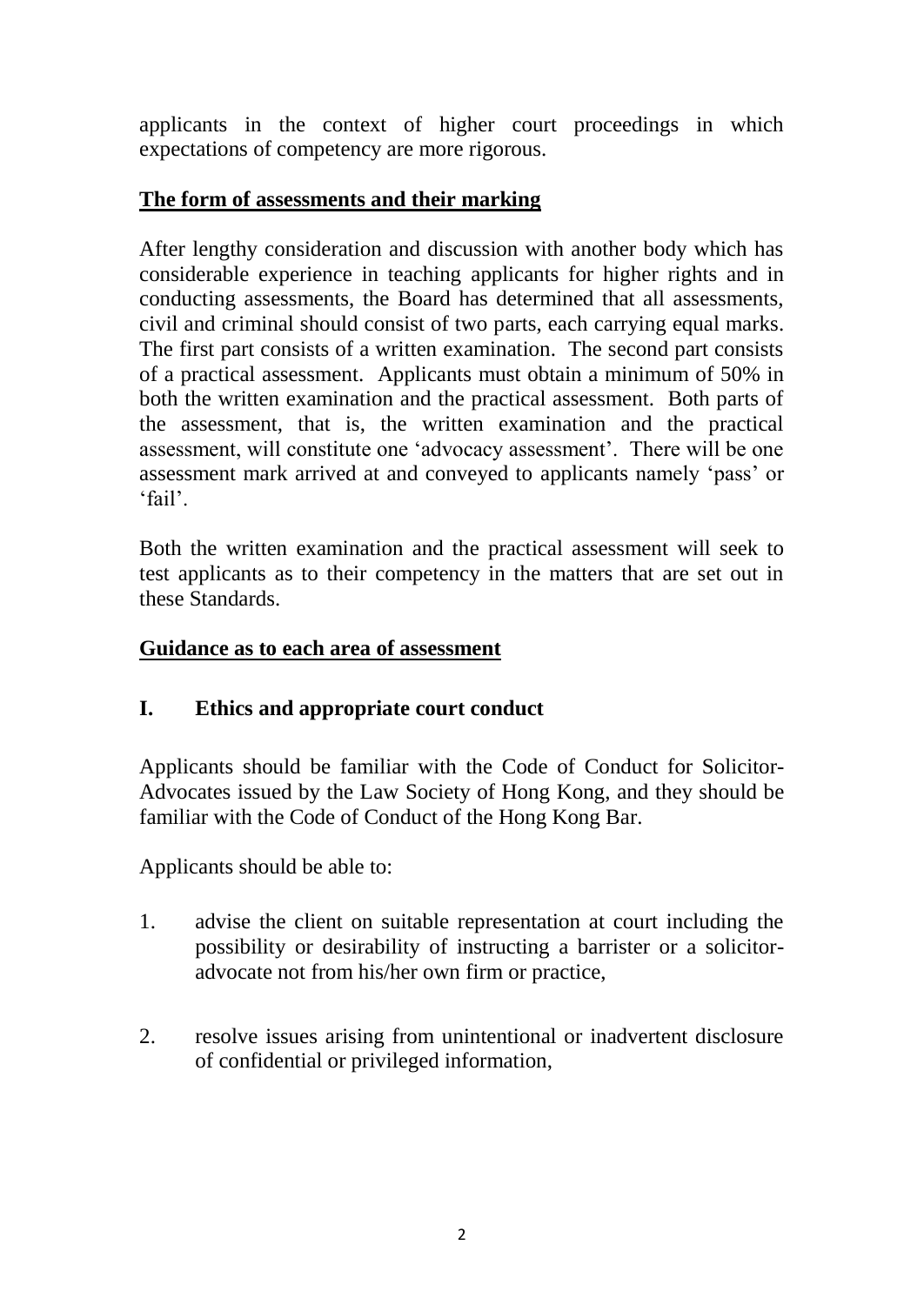- 3. resolve potential and actual conflicts, including conflicts arising between the solicitor-advocate's duty owed to the client and the solicitor-advocate's duty to court,
- 4. advise on potential conflicts between acting as a solicitor-advocate for a client and becoming a potential witness for that client,
- 5. recognize when a solicitor-advocate may become professionally embarrassed and have to withdraw from a case,
- 6. advise the client of the solicitor-advocate's need to maintain professional independence and the associated need to draw to the attention of the court any unfavourable law or authorities of which the solicitor-advocate is aware.

# **II. Evidence and procedure**

Applicants should have a sound knowledge of the applicable rules of evidence and procedure.

Practising solicitor-advocates should be able to apply the rules of evidence, be able to determine when evidence is relevant, and therefore potentially admissible, and be able to demonstrate their understanding of:

- 1. burden and standards of proof and, in criminal matters, the differing roles of judge and jury,
- 2. disclosure, including issues relating to confidentiality, privilege and public interest immunity,
- 3. hearsay evidence, including being able to identify hearsay evidence, recognize when it may be admissible, how it may be admitted and its evidential value when adduced,
- 4. documentary hearsay, including laying the evidence for documentary hearsay, any formal requirements and time limits,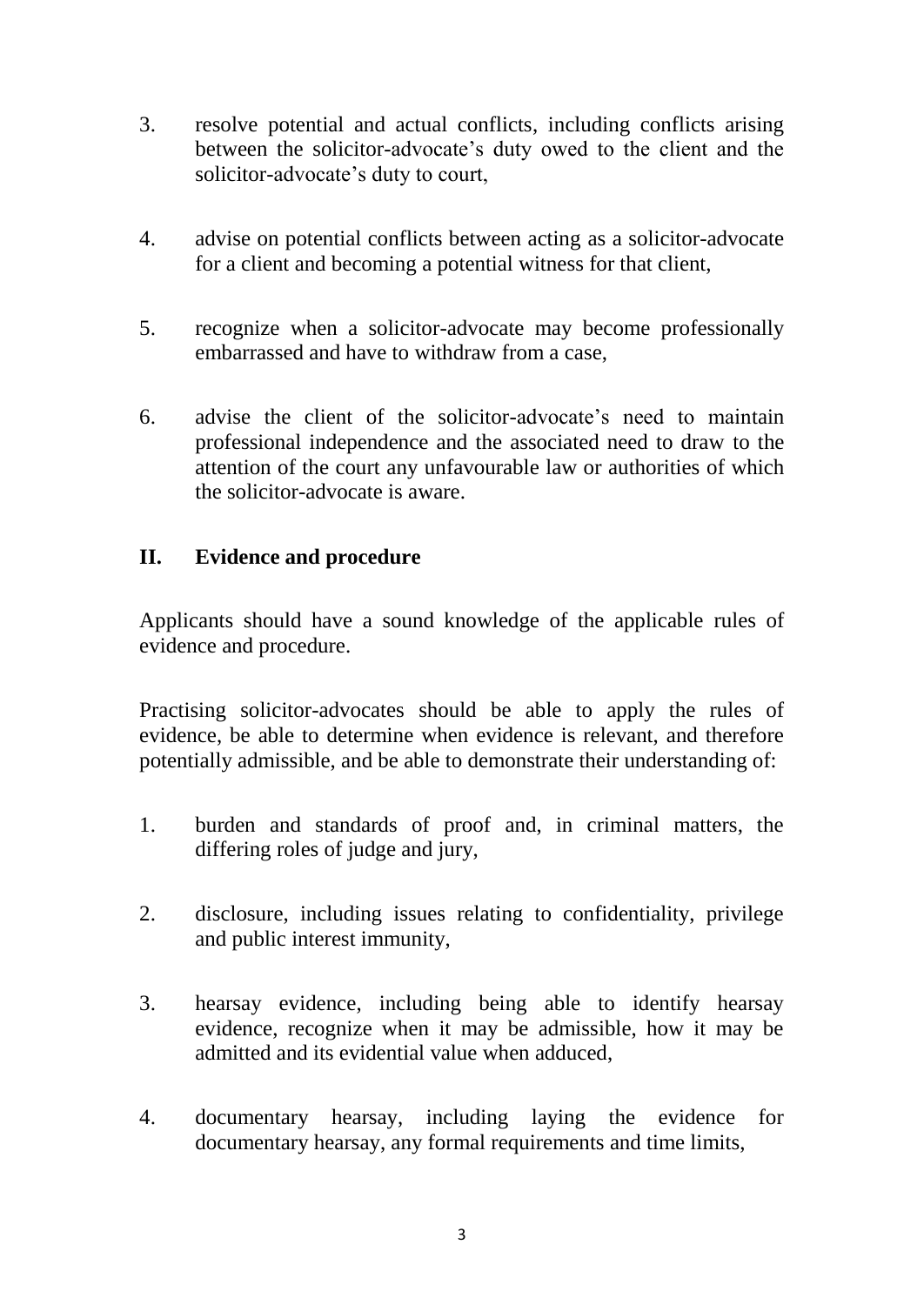- 5. similar fact and character evidence, including being able to recognize when similar fact and character evidence is appropriate as evidence,
- 6. opinion and expert evidence, including when and to what extent opinion and expert evidence is admissible,
- 7. improperly obtained evidence, including being aware of how evidence has been obtained, and the evidential constraints and effects of adducing improperly obtained evidence.

## **III. General advocacy**

Applicants should demonstrate appropriate techniques for handling witnesses as well as sound skills in legal and factual submissions in a contested, adversarial context.

Applicants should be able to analyze and understand the case, assimilate the facts and apply relevant statute and case law in order to react to unexpected events in court, and should be able to demonstrate that they have a thorough knowledge of evidence and procedure.

In all aspects of advocacy, whether interlocutory or at trial or on appeal, applicants should demonstrate thorough knowledge of the case materials and papers, and must be able quickly to locate and identify materials amongst the court papers.

Applicants should also be able to understand and comply with judicial interventions and rulings.

#### **Legal submissions/interim applications**

Applicants should be able to:

1. prepare well structured and coherent skeleton arguments and necessary supporting documents and supply the court with copies of the relevant law,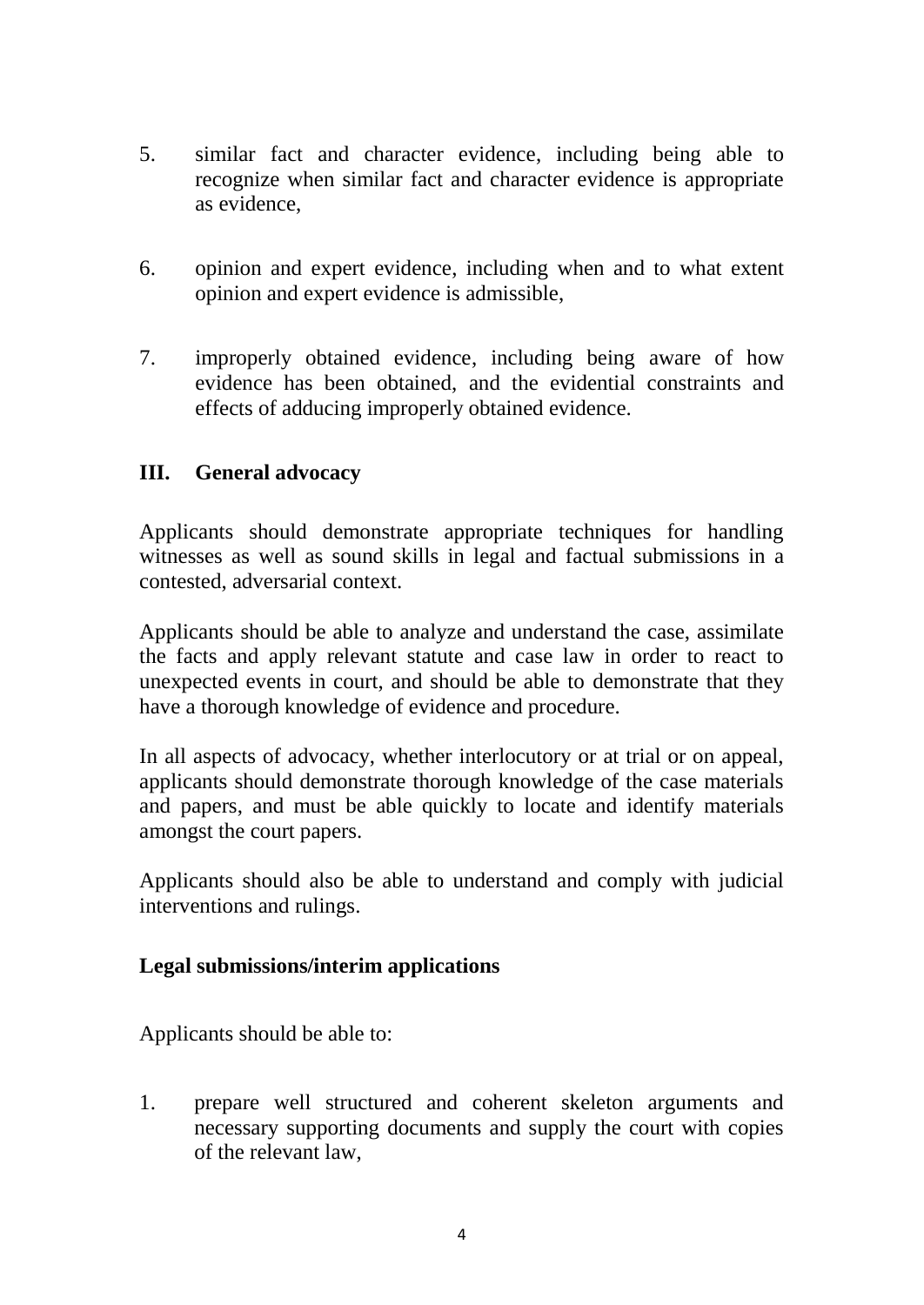- 2. present legal arguments to the court cogently and accurately, citing only relevant and material law where necessary,
- 3. respond to interventions by the court,
- 4. respond to the opponent's legal arguments and develop appropriate legal arguments in the light of them.

#### **Trial advocacy**

Preparation for trial must be thorough, and must reflect the senior jurisdiction of the courts.

- 1. Applicants should be able:
	- (a) to understand the importance of a clear trial strategy,
	- (b) to outline the facts and evidence, in terminology and detail as appropriate to the type of case,
	- (c) to present an effective opening speech,
	- (d) to make appropriate and effective objections,
	- (e) to conduct an examination in chief, if required, by:
		- asking relevant non-leading questions which promote the client's case,
		- identifying and placing before the court relevant documentation produced by the witness after establishing the necessary evidential foundation;
	- (f) in cross examination:
		- to know how to cross-examine on relevant matters,
		- to control the direction and pace of the evidence,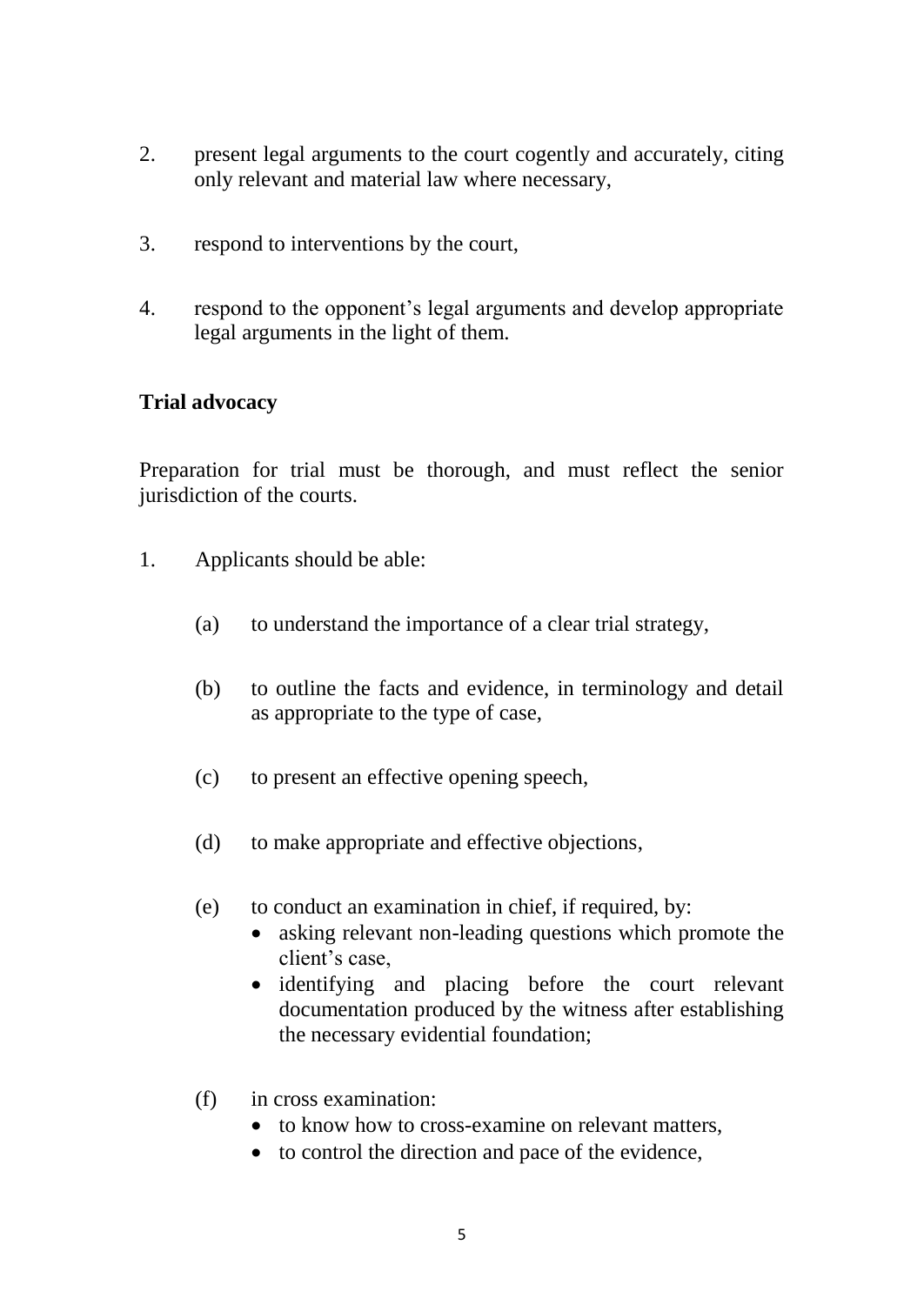- appropriately to challenge the witness' evidence,
- to ensure that all relevant disputed matters are put to the witness,
- to identify and appropriately to cross-examine on any previous inconsistent statements;
- (g) in re-examination:
	- to identify situations when re-examination is required,
	- to ask non-leading questions seeking to clarify or amplify matters raised in cross-examination.
- 2. Handling expert witnesses

Applicants should be able to:

- (a) identify and use effectively expert evidence,
- (b) challenge expert evidence,
- (c) where necessary, confirm or question the expert's qualifications and expertise.
- 3. Closing speeches

During the closing speech, applicants should:

- (a) identify and appropriately present:
	- the key issues in the client's case,
	- the positive and negative evidence elicited from witnesses;
- (b) anticipate and appropriately address arguments likely to be advanced by the opposing advocate,
- (c) effectively deal with interventions by the court and respond appropriately to them.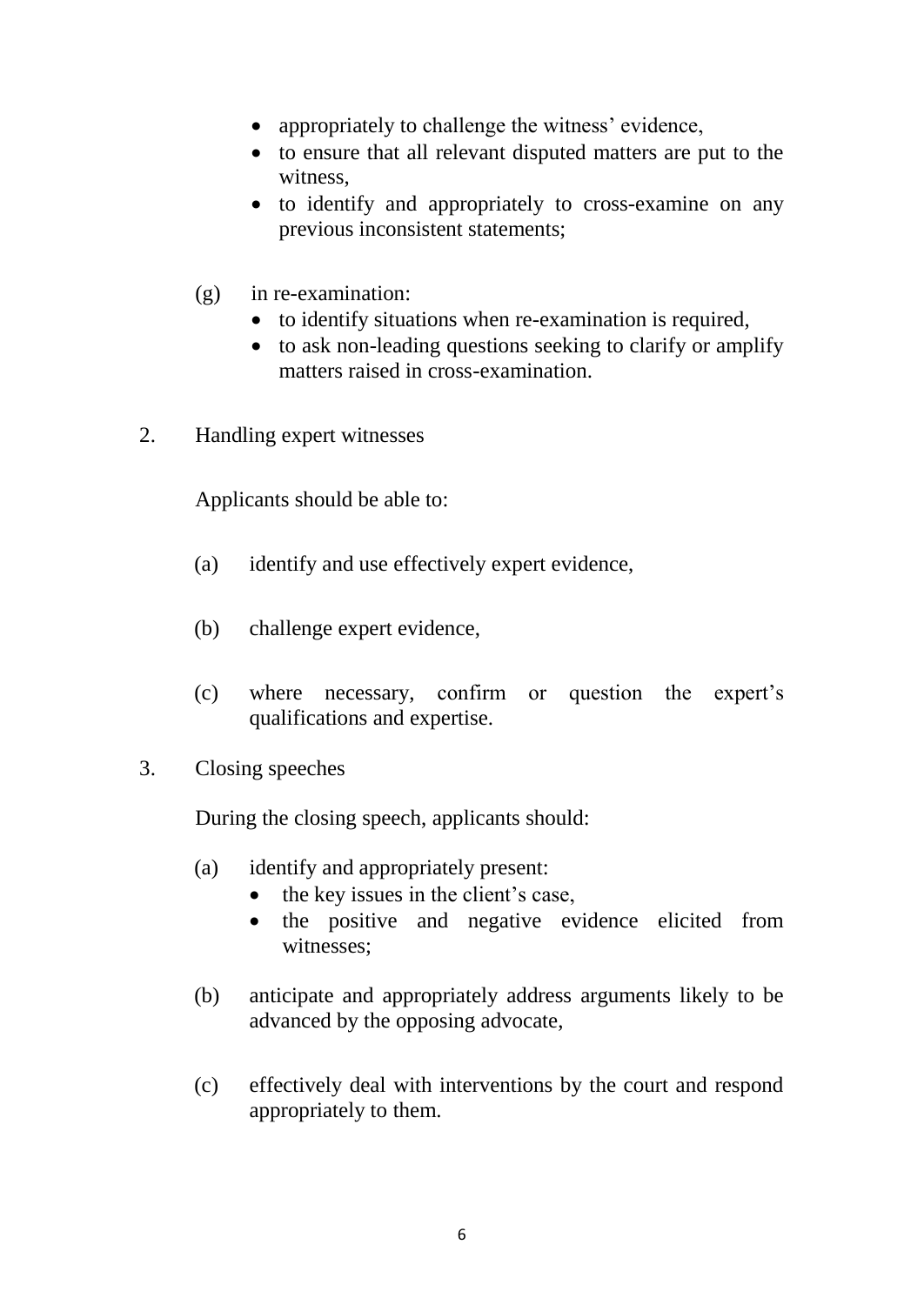# **Appellate Advocacy**

Preparation for appeals must be thorough and must reflect the higher jurisdiction of the appeal courts.

Applicants should be able to:

- 1. demonstrate knowledge of the rules and procedures to bring an appeal,
- 2. draft appropriate notices and grounds of appeal,
- 3. draft appropriate skeleton arguments or written cases in compliance with the relevant practice directions or rules,
- 4. outline the facts and evidence, in terminology and detail as appropriate to the point or points on appeal,
- 5. present an effective opening of appeal,
- 6. present an effective response to the appeal,
- 7. deal appropriately with judicial questions and interventions.

# **IV. Civil advocacy**

#### **Introduction**

These standards identify the activities, procedures and practices specific to advocacy in civil proceedings before the Court of First Instance and above. The standards are in addition to those applicable to general advocacy.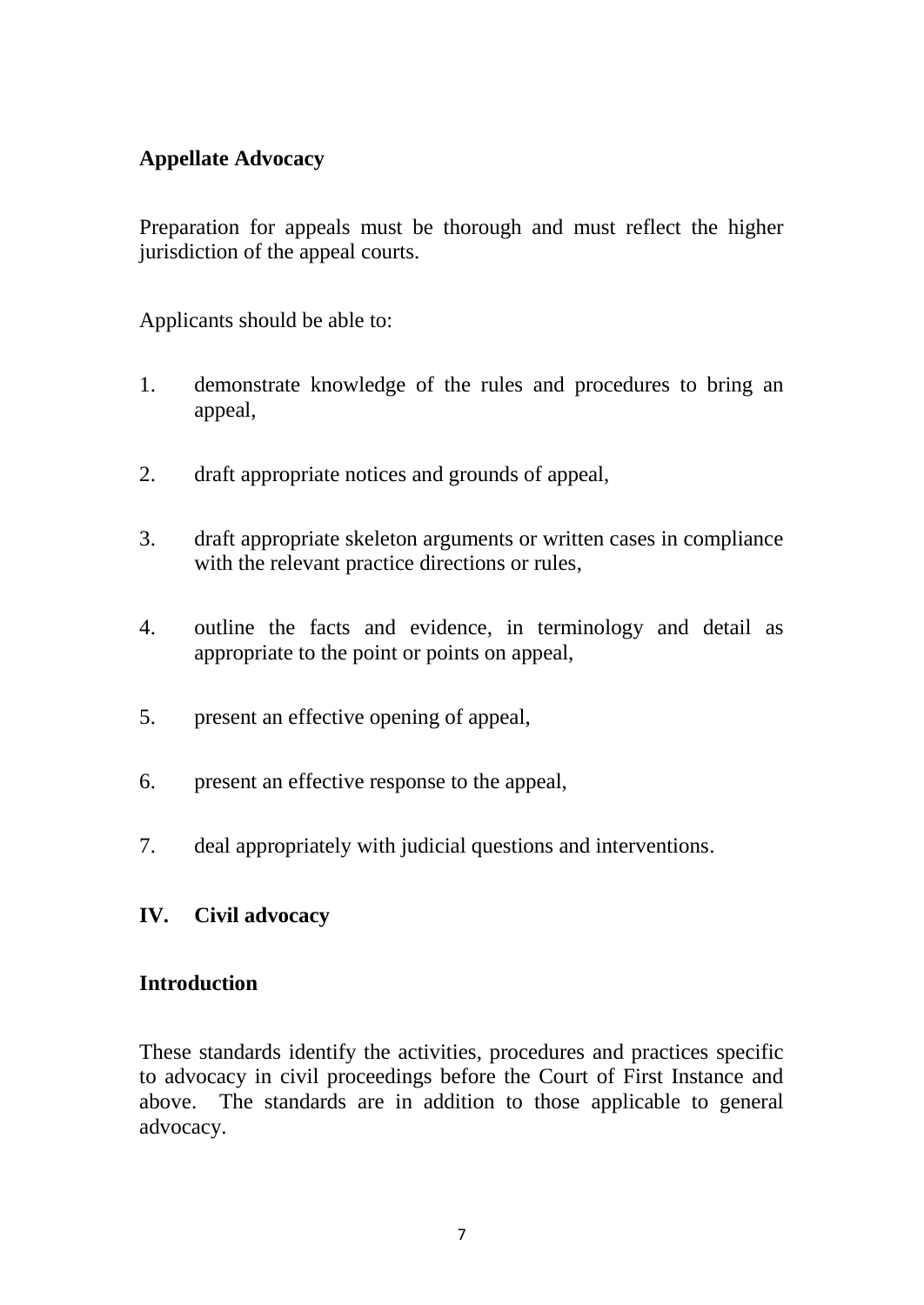## Applicants should:

- 1. be aware that much civil advocacy depends on the quality of written documentation put before the court in addition to the quality of the oral advocacy at trial,
- 2. comply with rules of civil procedure throughout the trial process,
- 3. recognize the costs implications faced at all stages of preparation and during hearings including the trial,
- 4. apply practice directions where relevant,
- 5. appropriately advise the client on alternative dispute resolution procedures.

# **Trial preparation**

In addition to general matters of trial preparation, applicants should:

- 1. be able to prepare for trial based on:
	- (a) the pleadings and/or statement of case,
	- (b) witness statements,
	- (c) other disclosed documents put before the court;
- 2. exercise sound judgment in the making of appropriate interim applications,
- 3. understand the effect of interim orders,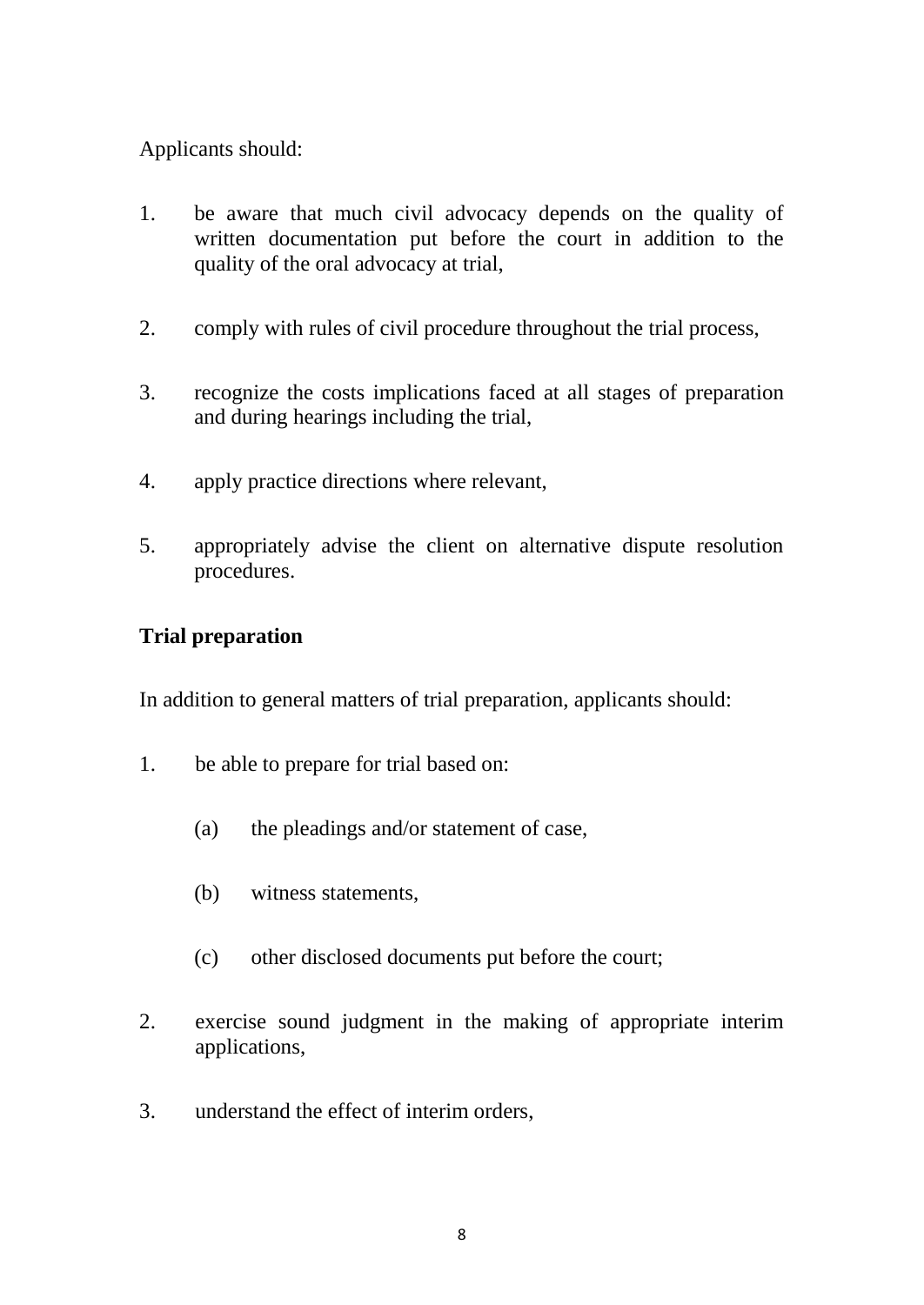- 4. identify any costs implications resulting from interim orders,
- 5. draft coherent skeleton arguments to assist the court,
- 6. understand the implications and requirements of current Practice Directions as to what needs to be included in the trial bundle and should be able to ensure that the bundle complies with court requirements.

## **Alternative dispute resolution**

Applicants should understand the importance of alternative dispute resolution and when it is appropriate, and must be able to advise their client appropriately.

# **V. Criminal advocacy**

## **Introduction**

These standards identify the activities, procedures and practices specific to advocacy in criminal proceedings before the Court of First Instance and above. The standards are in addition to those applicable to general advocacy.

In contrast to civil advocacy, criminal advocacy is primarily dependent upon oral advocacy, rather than written documentation. Notwithstanding this, applicants should:

- 1. understand and comply with rules of criminal procedure throughout the trial process,
- 2. ensure that documents which may be put before the judge and jury are in the appropriate format, accurate and material to the case,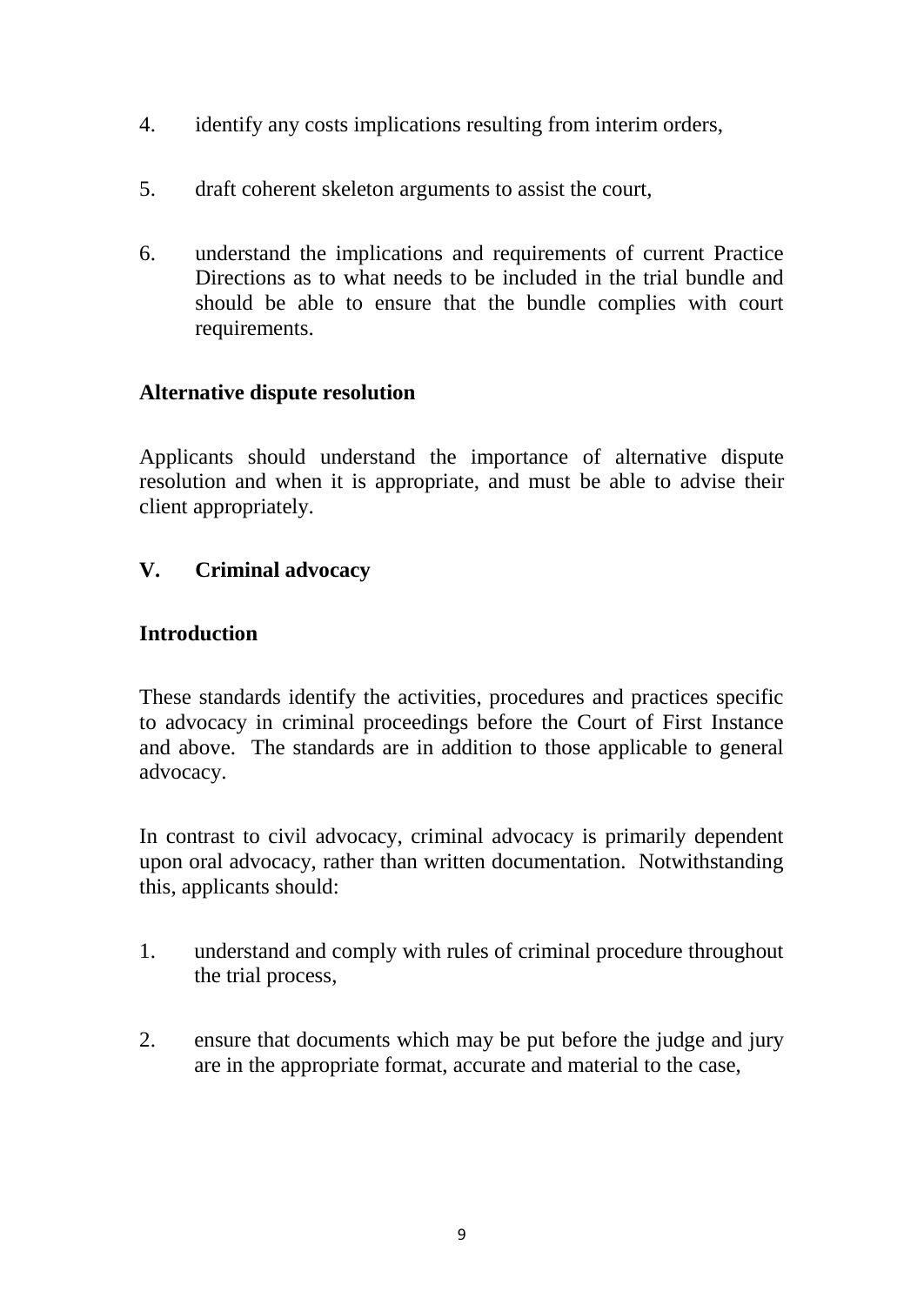- 3. ensure that copies of any law to be argued are prepared for the benefit of the judge and the opposing barrister or solicitoradvocate,
- 4. demonstrate understanding of the law and procedure relating to confessions and previous inconsistent statements.

# **Trial preparation**

Preparation for trial must be thorough and reflect the increased seriousness and complexity of cases heard in the Court of First Instance.

To ensure this, applicants must be able to demonstrate the ability to develop a clear trial strategy based on:

- 1. full and proper instructions,
- 2. an understanding of the rules relating to indictments; for example, joinder of counts and severance,
- 3. an identification of the elements of the offence or offences charged and the issues arising in regard thereto,
- 4. an understanding of the rules relating to disclosure.

# **Trial procedure**

Applicants should understand:

- 1. the procedure for empanelment of the jury and when, during the course of a trial, it may be necessary to seek the discharge of the jury,
- 2. when legal submissions should be made to the judge in the absence of the jury,